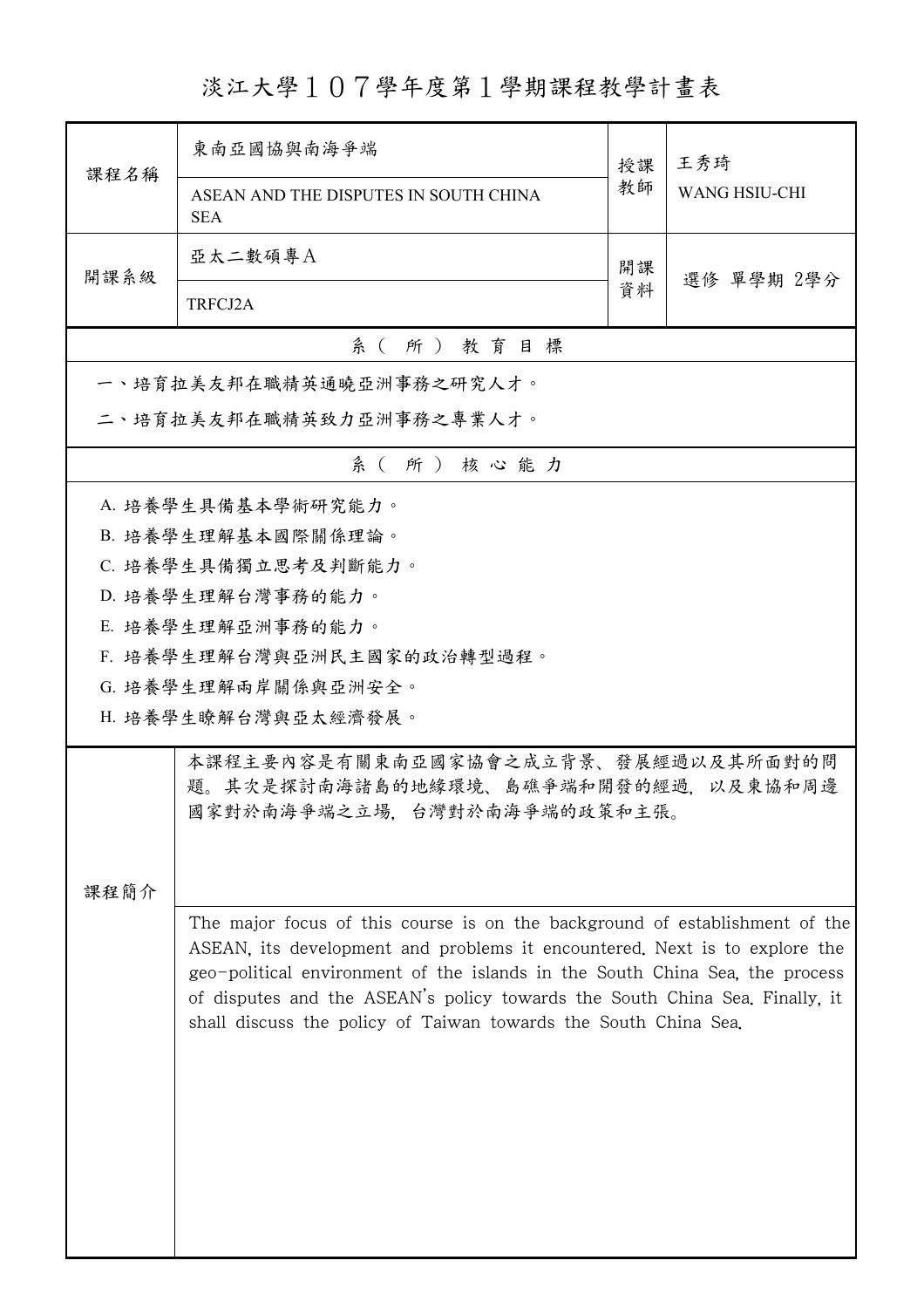本課程教學目標與目標層級、系(所)核心能力相關性 一、目標層級(選填): (一)「認知」(Cognitive 簡稱C)領域:C1 記憶、C2 瞭解、C3 應用、C4 分析、 C5 評鑑、C6 創造 (二)「技能」(Psychomotor 簡稱P)領域:P1 模仿、P2 機械反應、P3 獨立操作、 P4 聯結操作、P5 自動化、P6 創作 (三)「情意」(Affective 簡稱A)領域:A1 接受、A2 反應、A3 重視、A4 組織、 A5 內化、A6 實踐 二、教學目標與「目標層級」、「系(所)核心能力」之相關性:

 (一)請先將課程教學目標分別對應前述之「認知」、「技能」與「情意」的各目標層級, 惟單項教學目標僅能對應C、P、A其中一項。

 (二)若對應「目標層級」有1~6之多項時,僅填列最高層級即可(例如:認知「目標層級」 對應為C3、C5、C6項時,只需填列C6即可,技能與情意目標層級亦同)。

 (三)再依據所訂各項教學目標分別對應其「系(所)核心能力」。單項教學目標若對應 「系(所)核心能力」有多項時,則可填列多項「系(所)核心能力」。

(例如:「系(所)核心能力」可對應A、AD、BEF時,則均填列。)

| 序            |                                                                                | 教學目標(英文)                                                                                                                                                                                                                                            | 相關性            |            |
|--------------|--------------------------------------------------------------------------------|-----------------------------------------------------------------------------------------------------------------------------------------------------------------------------------------------------------------------------------------------------|----------------|------------|
| 號            | 教學目標(中文)                                                                       |                                                                                                                                                                                                                                                     | 目標層級           | 系(所)核心能力   |
|              | 1 1.使學生了解東南亞國協之歷史<br>2.使同同學知道東南亞國協當前的<br>發展情況<br>3.使同學認識南海國際爭湍之本質<br>即在當地之國際競逐 | 1. Make students know the<br>development of ASEAN<br>2. Let students know the<br>recent situation of ASEAN<br>3. Make students understand<br>the essence of the dispute in<br>South China Sea and the<br>international competition in<br>the region | C <sub>4</sub> | <b>ACE</b> |
|              |                                                                                | 教學目標之教學方法與評量方法                                                                                                                                                                                                                                      |                |            |
| 序<br>號       | 教學目標                                                                           | 教學方法                                                                                                                                                                                                                                                |                | 評量方法       |
| $\mathbf{1}$ | 1.使學生了解東南亞國協之歷史<br>2.使同同學知道東南亞國協當前的<br>發展情況<br>3.使同學認識南海國際爭湍之本質<br>即在當地之國際競逐   | 講述、討論                                                                                                                                                                                                                                               | 報告、上課表現        |            |
|              |                                                                                |                                                                                                                                                                                                                                                     |                |            |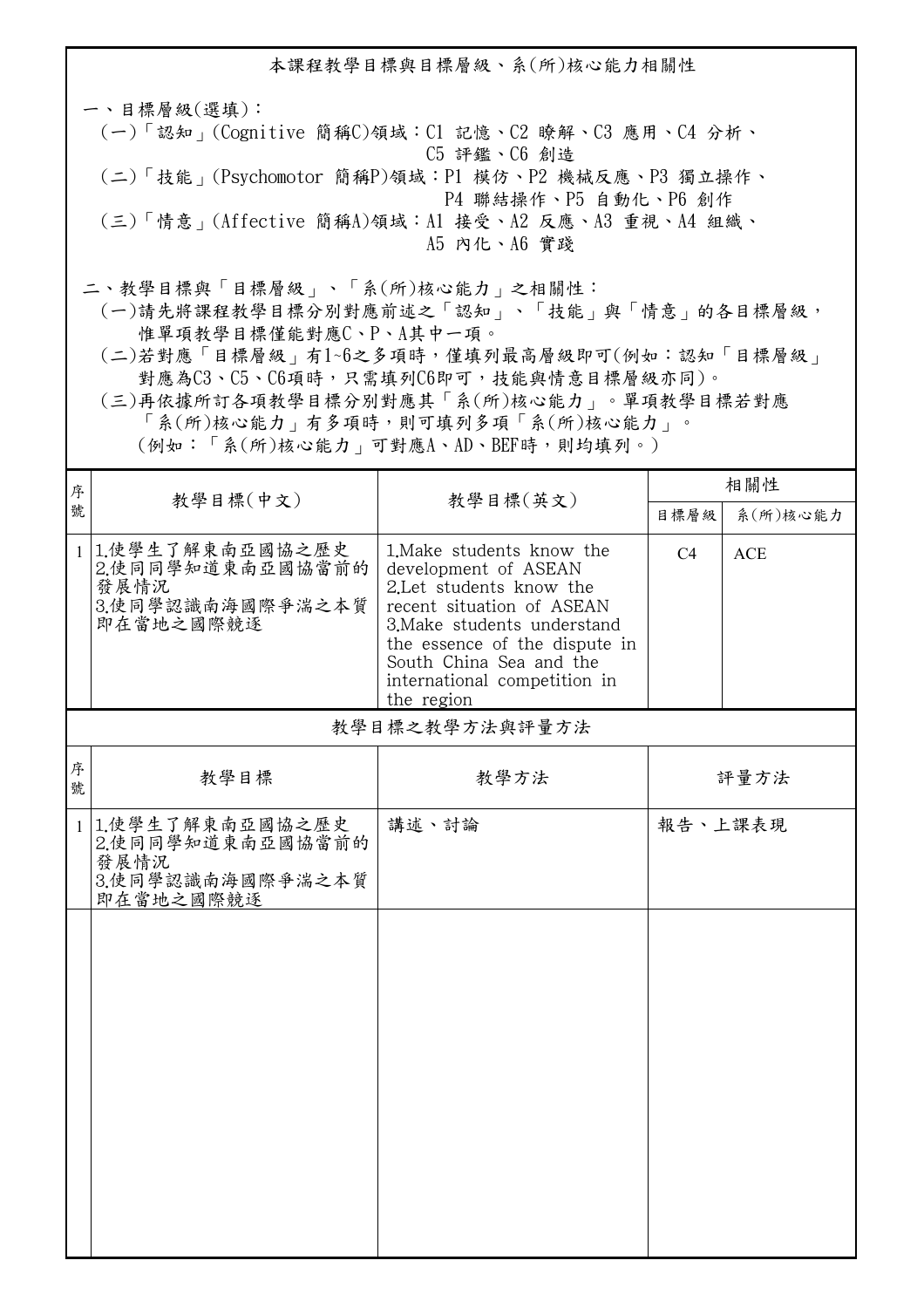| 本課程之設計與教學已融入本校校級基本素養        |                             |                                                                   |                                                   |    |  |
|-----------------------------|-----------------------------|-------------------------------------------------------------------|---------------------------------------------------|----|--|
| 淡江大學校級基本素養                  |                             |                                                                   | 內涵說明                                              |    |  |
| 全球視野                        |                             |                                                                   | 培養認識國際社會變遷的能力,以更寬廣的視野了解全球化<br>的發展。                |    |  |
| 資訊運用                        |                             |                                                                   | 熟悉資訊科技的發展與使用,並能收集、分析和妥適運用資<br>訊。                  |    |  |
| 洞悉未來<br>$\langle \ \rangle$ |                             |                                                                   | 瞭解自我發展、社會脈動和科技發展,以期具備建構未來願<br>景的能力。               |    |  |
| 品德倫理                        |                             |                                                                   | 了解為人處事之道,實踐同理心和關懷萬物,反省道德原則<br>的建構並解決道德爭議的難題。      |    |  |
| 獨立思考                        |                             |                                                                   | 鼓勵主動觀察和發掘問題,並培養邏輯推理與批判的思考能<br>力。                  |    |  |
| 樂活健康                        |                             |                                                                   | 注重身心靈和環境的和諧,建立正向健康的生活型態。                          |    |  |
|                             | 團隊合作<br>$\langle \ \rangle$ |                                                                   | 體察人我差異和增進溝通方法,培養資源整合與互相合作共<br>同學習解決問題的能力。         |    |  |
|                             | 美學涵養<br>$\langle \rangle$   |                                                                   | 培養對美的事物之易感性,提升美學鑑賞、表達及創作能<br>力。                   |    |  |
|                             |                             |                                                                   | 授課進度表                                             |    |  |
| 週<br>欤                      | 日期起訖                        |                                                                   | 内 容 (Subject/Topics)                              | 備註 |  |
|                             | $107/09/10$ ~<br>107/09/16  |                                                                   | First Unit: Introduction: Background of ASEAN     |    |  |
| 2                           | $107/09/17$ ~<br>107/09/23  | Second Unit: Development of ASEAN                                 |                                                   |    |  |
| 3                           | $107/09/24$ ~<br>107/09/30  | Third Unit: Organization of ASEAN (I)                             |                                                   |    |  |
| $\overline{4}$              | $107/10/01$ ~<br>107/10/07  | Fourth Unit: Organization of ASEAN (II)                           |                                                   |    |  |
| 5                           | $107/10/08$ ~<br>107/10/14  | Fifth Unit: The Security Concern in the Region of<br><b>ASEAN</b> |                                                   |    |  |
| 6                           | $107/10/15$ ~<br>107/10/21  | Sixth Unit: Economic Integration of ASEAN(Part I)                 |                                                   |    |  |
| 7                           | $107/10/22$ ~<br>107/10/28  | Seventh Unit: Economic Integration of ASEAN(Part<br>II)           |                                                   |    |  |
| 8                           | $107/10/29$ ~<br>107/11/04  | Sea                                                               | Eighth Unit: Geo-environment of the South China   |    |  |
| 9                           | $107/11/05$ ~<br>107/11/11  | Conflict of Paracels                                              | Ninth Unit: Historic Discovery and International  |    |  |
| 10                          | $107/11/12$ ~<br>107/11/18  | subject discussion (期中考週)                                         |                                                   |    |  |
| 11                          | $107/11/19$ ~<br>107/11/25  | International Disputes                                            | Tenth Unit: Discovery of the Spratlys and         |    |  |
| 12                          | $107/11/26$ ~<br>107/12/02  | South Vietnam                                                     | Eleventh Unit: The Paracels War between China and |    |  |